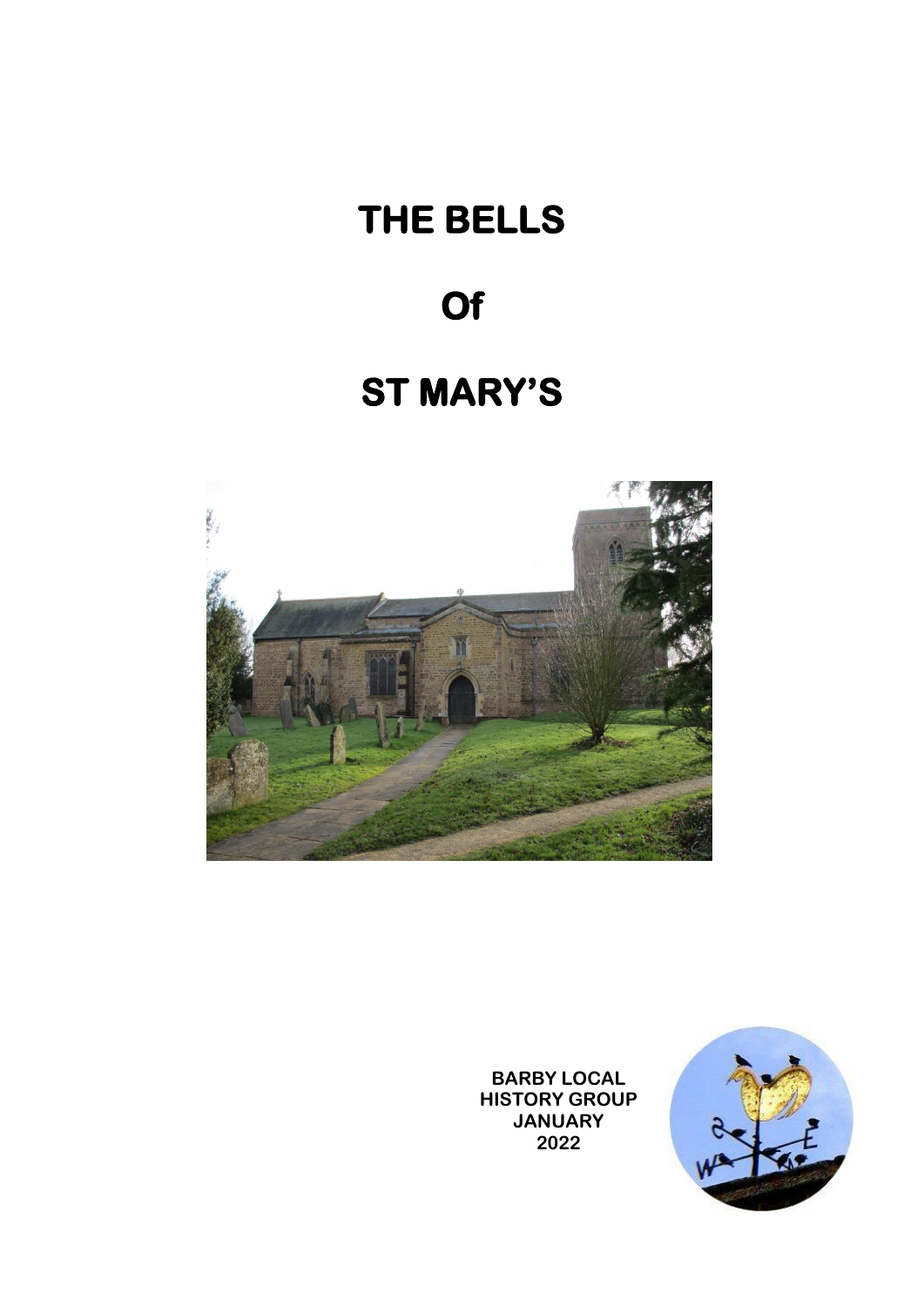St Mary's Church in Barby, Northamptonshire, dates from around the thirteenth century. It is built from local yellow sandstone and Warwickshire red sandstone.

Until the year 2002, the tower, dating from 1660, housed four bells. In his history of the county (researched in the first decades of the eighteenth century), Bridges stated that they were housed in the tower built with a steeple, but there is no reference to a steeple elsewhere, although steeples were traditional in Northamptonshire.

The bells date from 1606 to 1641 and are still in use today. The first bell is dated 1641; the second 1606; the third, inscribed *Santa Catarina*, is without a date; and the fourth is dated 1622. Their weights (as measured in 1902) range from 8 cwt (about 400 kg) to 14.5 cwt (about 735 kg). The tower also accommodates a cracked bell, dated 1602, which is said to have come from a small chapel which existed formerly in Onley, at that time a hamlet in the parish.

The ringing patterns and death knell of the bells were recorded by Thomas North in his book on Northamptonshire church bells published in 1878.

At the end of the nineteenth century, the bells were in poor condition: one had a piece of the soundbow missing, another was cracked, and the other two had been badly worn by the striking of the clappers. In 1902, two bell foundries were asked to inspect the bells and provide estimates of the cost of refurbishment.

John Taylor & Co, Bell Founders & Bell Hangers of Loughborough, submitted that 'the two largest bells being cracked must be recast. The other two appear to be sound but are much worn by the clappers … They should be quarter turned so that the clappers would strike them on fresh places'. Mears & Stainbank, Church Bell Foundry of 34 Whitechapel Road, East London, concurred with this analysis. They added that:

The Tenor has a large piece broken out of the soundbox, which has quite destroyed its tone … The two smaller bells … are not nicely in tune together, but they are of fair tone, and when they have been properly tuned and quarter turned, and the large bells recast they will form a pleasing set of four. The quarter turning will not necessitate any mutilation of the old bells, the alteration being effected by simply attaching to the old crown staple a new one to reverse the action of the clapper.

The inspections also covered the bells' support system. John Taylor reported: 'As to the fittings and framework there is nothing to be said but that they are in a most dilapidated condition and thoroughly worn out and must consequently be entirely renewed'. Mears & Stainbank added: 'The Framework … has been wedged and built into the tower walls in all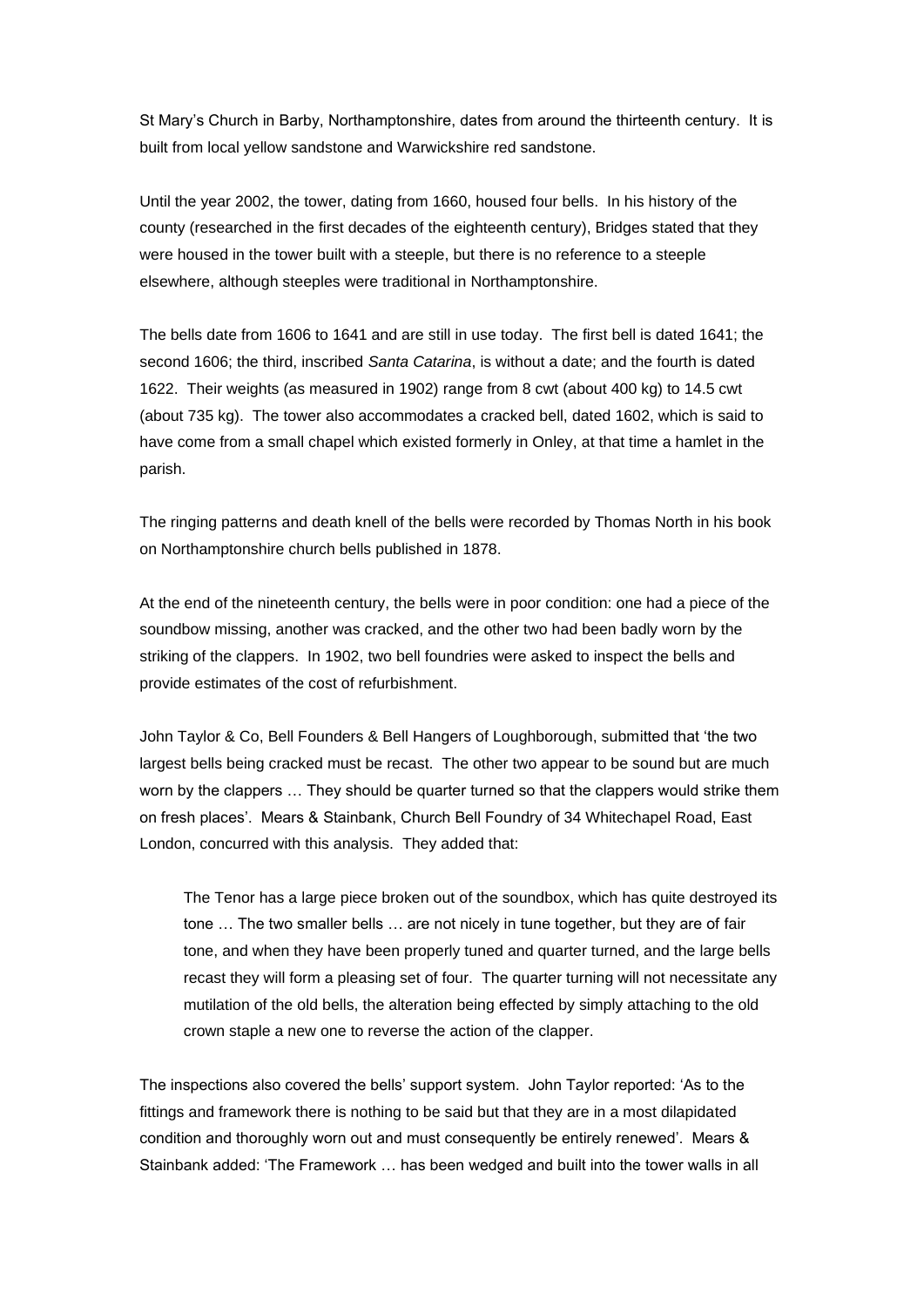directions, and nothing less than entirely new Frames and supporting beams would be of service'.

Mears & Stainbank's estimate specified that the fittings were to consist of 'Clappers, Elm Headstocks, with steel gudgeons in iron shields, gun metal bearings in iron carriages, oak wheels, wrought iron wheel braces, stays, sliders, rollers, ropes and 2 reversed staples for the old bells' together with a 'new Bell frame of best seasoned English oak, properly mortised and the joints secured with double strap bolts coupled together with long vertical bolts through each brace the entire depth of frame'. The new framework was to include an extra bell space as the Rector, Rev Mitchison, was contemplating the purchase of a fifth bell.

The work was carried out by John Taylor & Co, but was not completed until 1922, perhaps, as this newspaper report from the *Rugby Advertiser* of 8 December 1922 suggests, because of a shortage of funding.

Nearly eighty years later, in May 2001, a band of visiting bellringers suggested that a fifth bell be added to the existing ring. The Barby bellringers (Eileen Thompson, Ros Atchison, Kathy Turrell, Mike Cook, Peter Box and Hazel Parsons) decided to find a bell with which to commemorate the Golden Jubilee of Queen Elizabeth II. Assisted by David Kelly, one of the visiting ringers, they searched for a suitable second-hand bell through the Keltek Trust. By the end of the year, the Trust had found a bell which they could buy for £1500. The bell-ringers set about raising funds and, within six months, raised £8000 from

#### **BARBY.**

On Saturday a very enjoyable and successful<br>"Pedlar's Fair" in aid of the Church Bell fund<br>was held in Barby School. At the opening.<br>Canon Mitchison first addressed the people "The Bells," and then Mrs. Mitchison declared<br>the sale open. The school children who were taking part sang a song "Come to the Fair"<br>and then began the sale. There was a jumble<br>stall, in charge of Miss Harrison, Mrs. Pittom,<br>and Mrs. Haddon, where no doubt many people and any previous and a fancy<br>stall, and was assisted by a party of small girls-<br>May Eaglestone, Hilda Sheasby, Eva Flavell,<br>and Marjorie Whitney. The girls of the upper class were pedlars, and wore coloured handker-<br>chiefs on their heads-viz., Constance Batchelor, or. Adelaide Hallam, Kathleen Hall; Celia Haddon, Phyllis Goodyer, Nellie Rowe, Rossie Haddon,<br>Eva Bedding, Selina Dodd, and Constance Chase. Their wares they carried in baskets and trays, and walked about the room asking people The elder boys had a grocery store and a buy. magic pump, out of which came not water, but<br>small fancy articles. The boys in charge of the<br>pump were Walter Flavell, William Rowe, and pump were Walter Flavell, William Rowe, and<br>Raymond Sheasby, and the grocers were Frank<br>Hallam, Harold Seeney, and Reginald Haddon There were various guessing competitions and a mock auction conducted by Canon Mitchison. whose goods varied from live rabbits to antique whose goods varied under the manufacture in management of Mrs. Flavell, assisted by Mrs. Cox and Miss Ellard. The sale ended at 7 p.m., the total takings being £28 16s. 6d.

donations, grants and fundraising events. This sum was sufficient to cover the costs of the new bell, its hanging and restoration of the existing four. Grants were received from the Central Council of Church Bell Ringers, the Peterborough Diocesan Church Bell Ringers, the Sharpe Trustees and Northamptonshire Historic Churches Trust. Eayre & Smith Limited, Bell Hangers of Derby, began work in July 2002 and the bell was dedicated at the Harvest Festival Evensong in September of that year.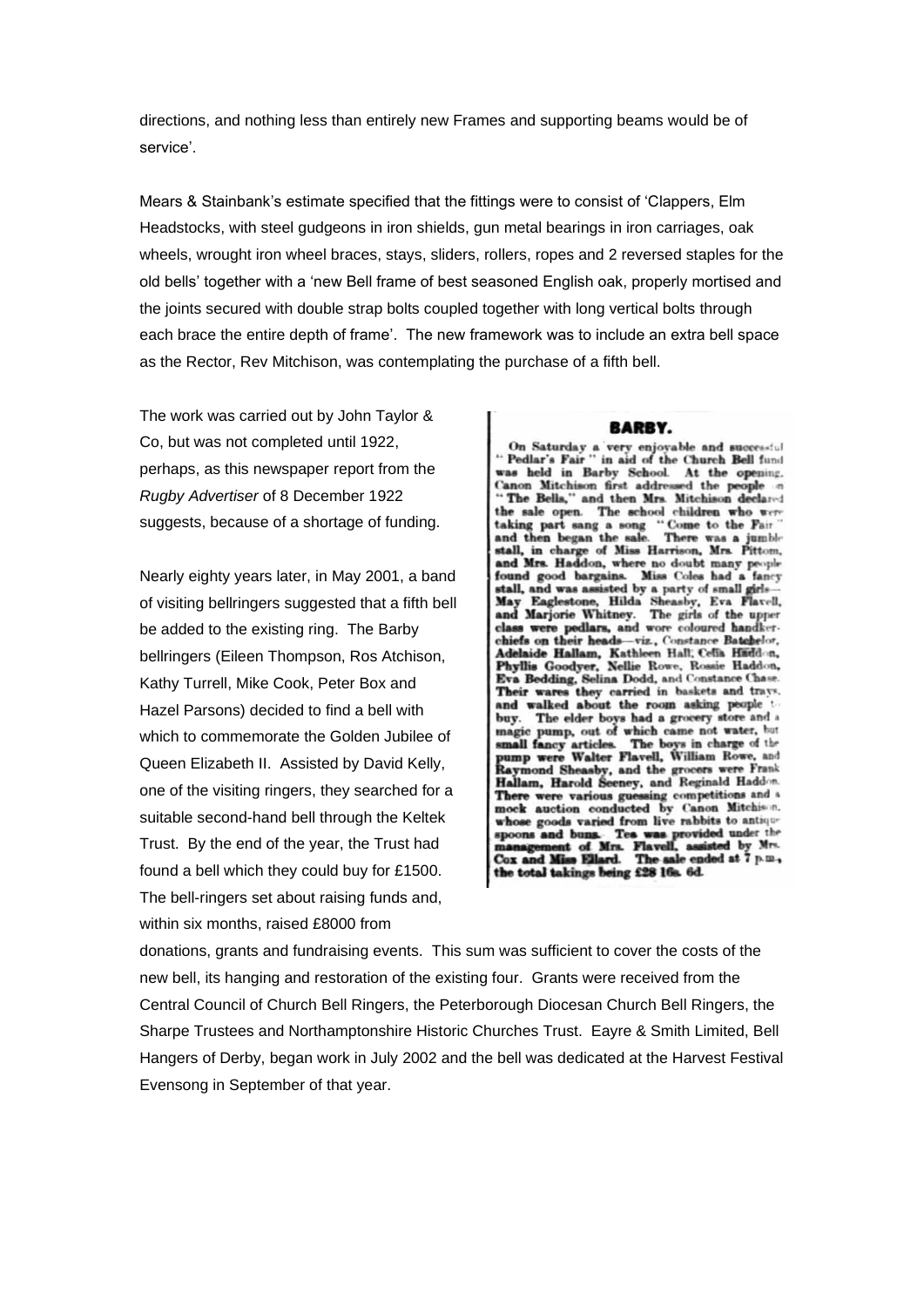

The new bell (left in a photo by Hazel Parsons) was the largest of three bells from a quarry in Llandybie, Swansea. It was expected 'to fit without tuning as the note is only a few cents different to the ideal'. It came originally from the Mears foundry; its date was probably 1871, as the other two bells of the set were so dated.

The set of five bells is now rung on a regular basis for services and special occasions, continuing a long tradition, as local newspaper reports record. They are also popular for weddings.





Left: 12 November 1948 Above: 19 November 1948

The bell ringers practise once a week and are members of the Daventry branch of the Peterborough Guild of Church Bellringers, who meet monthly.



BELLRINGERS AT WORK ON 11 NOVEMBER 2018

Left to right: Eileen Thompson, David Cooke, Mike Cooke, John Thompson, Douglas Thompson